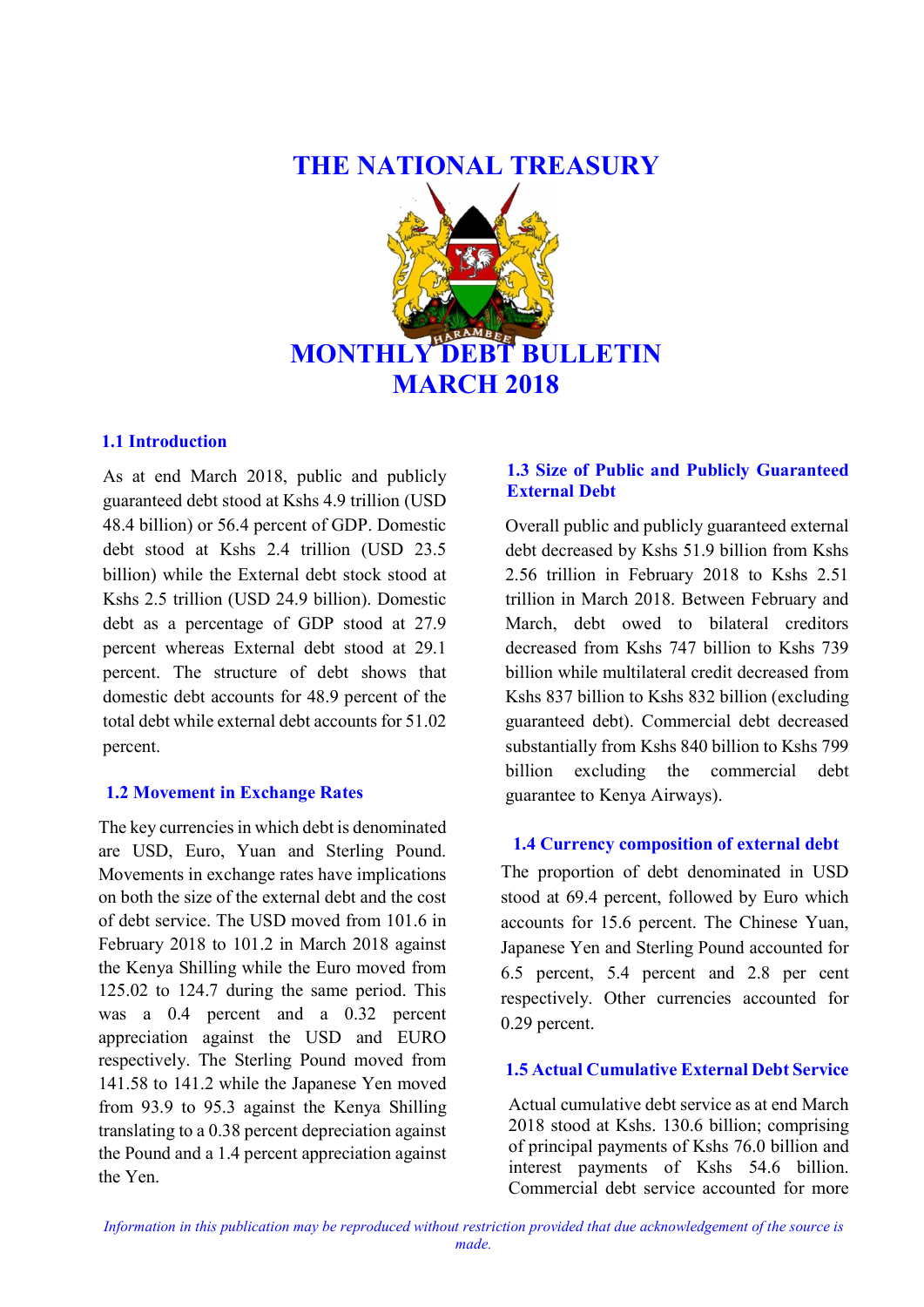than half of the debt service at Kshs. 72.4 billion (55.5 percent of the total debt service). Multilateral and bilateral creditors accounted for 12.7 percent and 31.8 percent of the total debt service respectively.

Cumulatively from June 2017 to March 2018, the guaranteed debt service was Kshs. 1.05 billion. These comprised debt serviced on behalf of TARDA (28.7 percent), KBC (35.1 percent) and EAPC (36.1 percent).

## 1.6 Government Domestic Borrowing

During the month of March 2018, Government securities worth Kshs 163.0 billion were advertised. Bids worth Kshs 186.9bn were received. About Kshs 135.5 billion and Kshs 51.4 billion worth were Treasury Bills and Treasury Bonds respectively. Successful bids from Treasury bills amounted to Kshs 115.1 billion against the month's redemptions of Kshs 111.5 billion, giving exchequer surplus of Kshs. 3.6 billion. The successful bids from the Treasury Bonds were Kshs 31.6 billion that went into funding the development projects as had been provided in the bond's prospectus.

## 1.7 Domestic Debt by Instruments

As at end March 2018, 66.8 percent of Government domestic debt was held in Treasury Bonds, 31.3 percent in Treasury Bills while the remainder (1.9 percent) was held as Government overdraft at the Central Bank of Kenya.

## 1.8 Net Domestic Financing

As at end March 2018, the net domestic financing stood at Kshs 151.4 billion against a target of Ksh 293.77 billion for FY2017/18. The net actual cumulative domestic borrowing stood at Ksh 216.2 billion.

#### 1.9 Cumulative Domestic Interest Payments

During the financial year 2017/18, the Government is projected to pay Kshs 215.2 billion as interest on domestic debt. The actual interest payment as at March 2018 stood at Kshs 164.6 billion. Of which, actual interest payments on Treasury Bonds and Treasury Bills were Kshs 111.8 billion and Kshs 49.5 billion, respectively.

#### 1.10 Average Interest rates for Treasury Bills

The average interest rates for all the three Treasury bills instruments came down in March 2018 as compared to February 2018. The 91 day, 182-day and 364-day Treasury Bills dropped from 8.03 percent, 10.42 percent and 11.15 percent in February to 8.02 percent, 10.39 percent and 11.13 percent in March 2018, respectively.

The secondary market yields for Government bonds are shown in the chart below.





Source: Nairobi Securities Exchange (NSE)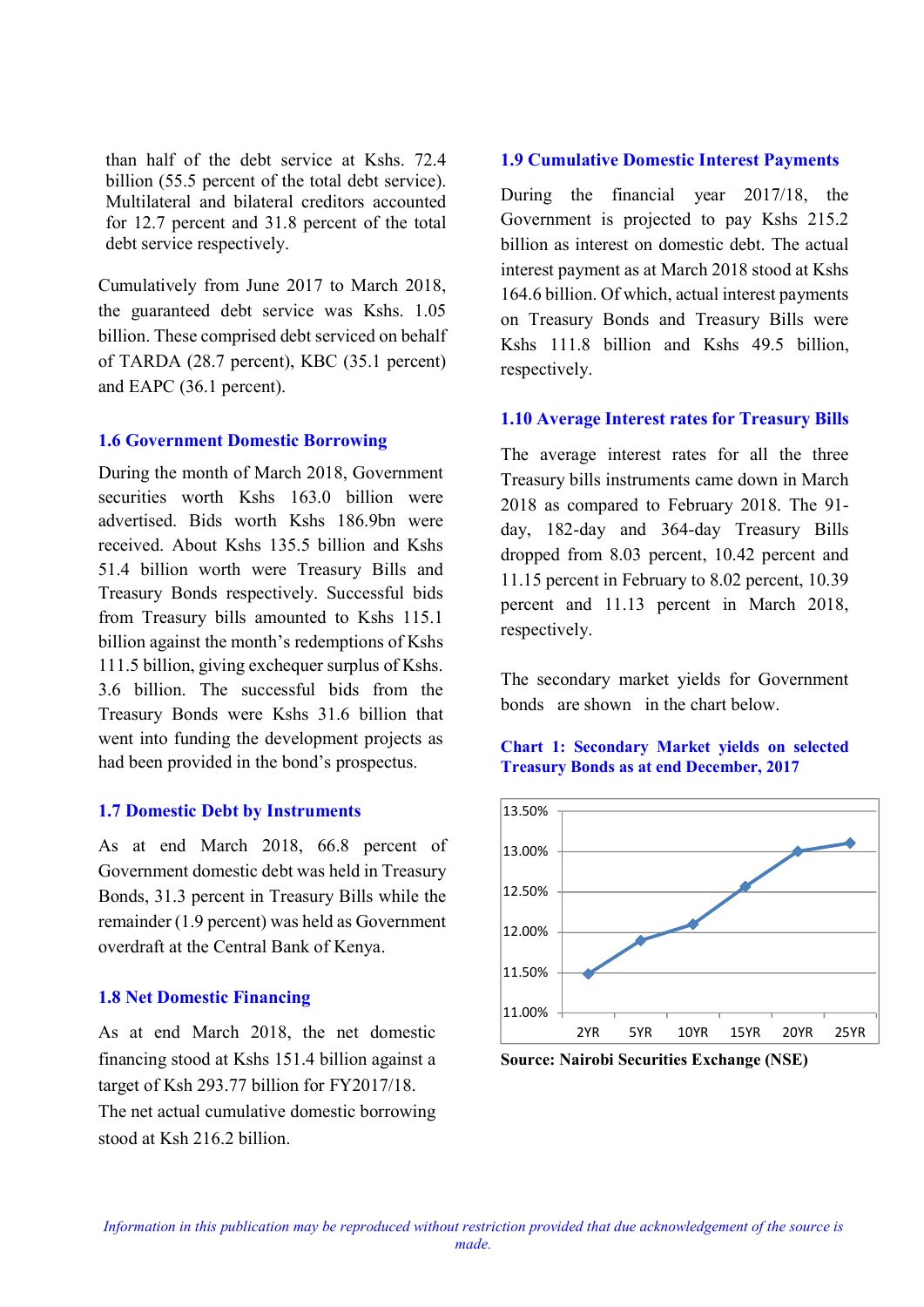| <b>Creditor</b>                     | Stock at end February 2017 | Stock at end March 2017 | Change       |
|-------------------------------------|----------------------------|-------------------------|--------------|
| <b>BILATERAL</b>                    |                            |                         |              |
| <b>AUSTRIA</b>                      | 458.51                     | 457.48                  | (1.03)       |
| <b>BELGIUM</b>                      | 10,393.29                  | 10,809.88               | 416.59       |
| <b>CANADA</b>                       | 413.32                     | 410.19                  | (3.13)       |
| <b>DENMARK</b>                      | 1,251.70                   | 12.41                   | (1,239.29)   |
| <b>FINLAND</b>                      | 1,690.57                   | 1,686.71                | (3.86)       |
| <b>FRANCE</b>                       | 65,575.34                  | 64,801.57               | (773.78)     |
| <b>GERMANY</b>                      | 26,164.56                  | 26,105.90               | (58.66)      |
| <b>ITALY</b>                        | 125.19                     | 124.91                  | (0.28)       |
| <b>JAPAN</b>                        | 50,869.69                  | 51,042.17               | 172.48       |
| NETHERLANDS                         | 1,111.33                   | 1,108.00                | (3.33)       |
| UK                                  | 475.33                     | 477.79                  | 2.46         |
| <b>USA</b>                          | 2,976.43                   | 2,953.89                | (22.54)      |
| PARIS CLUB OTHERS                   | 37,911.17                  | 37,581.21               | (329.96)     |
| NON PARIS CLUB                      | 548,218.49                 | 542,230.37              | (5,988.12)   |
| o/w CHINA                           | 539,969.96                 | 534,070.25              | (5,899.71)   |
| Sub total                           | 747,634.91                 | 739,802.48              | (7, 832.43)  |
| <b>MULTILATERAL</b>                 |                            |                         |              |
| ADB/AFDB                            | 207,296.59                 | 206,285.30              | (1,011.28)   |
| EEC/EIB                             | 18,021.59                  | 17,952.24               | (69.35)      |
| $\rm IDA$                           | 512,493.33                 | 508,940.24              | (3,553.09)   |
| <b>IFAD</b>                         | 14,720.37                  | 14,689.27               | (31.10)      |
| <b>IMF</b>                          | 74,002.33                  | 73,846.77               | (155.56)     |
| <b>OTHERS</b>                       | 10,667.44                  | 10,513.74               | (153.70)     |
| Sub total                           | 837,201.65                 | 832,227.56              | (4,974.09)   |
| <b>COMMERCIAL</b>                   |                            |                         |              |
| <b>Commercial Banks</b>             | 341,158.64                 | 303,402.37              | (37, 756.27) |
| <b>International Sovereign Bond</b> | 482,679.33                 | 479,024.20              | (3,655.13)   |
| <b>Suppliers Credit</b>             | 16,819.00                  | 16,691.64               | (127.36)     |
| <b>Sub Total</b>                    | 840,656.96                 | 799,118.20              | (41, 538.76) |

## ANNEX 1: STOCK OF PUBLIC AND PUBLICLY GUARANTEED EXTERNAL DEBT BY SOURCE (IN KSHS MILLIONS)

Information in this publication may be reproduced without restriction provided that due acknowledgement of the source is made.